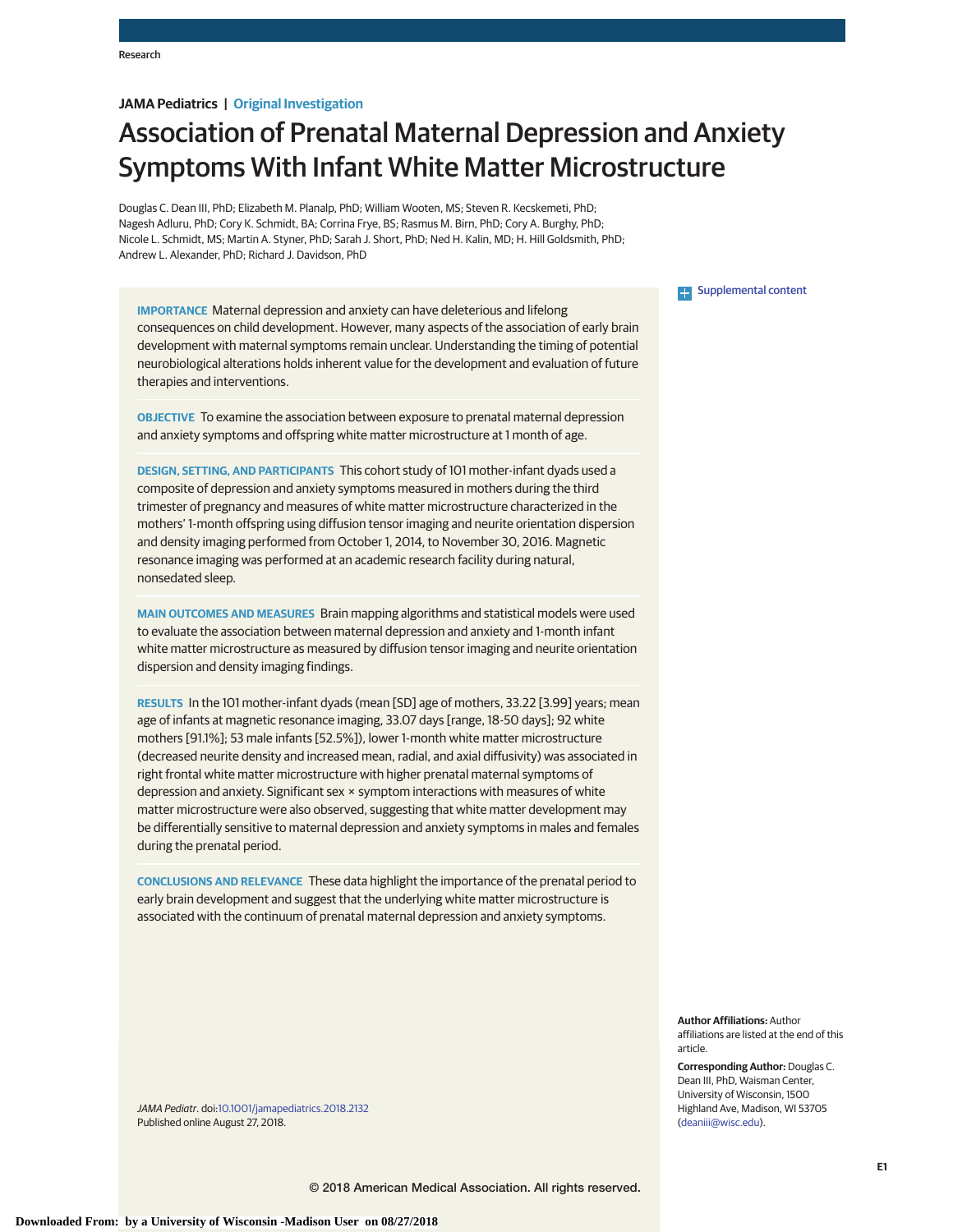**Depression and anxiety are common during<br>pregnancy.**<sup>1-3</sup> These disorders are estimated to affect<br>7% to 20% of pregnant women<sup>4</sup>; however, many<br>women reach only a subclinical thresholdl and are not forpregnancy.<sup>1-3</sup> These disorders are estimated to affect 7% to 20% of pregnant women<sup>4</sup>; however, many women reach only a subclinical threshold<sup>1</sup> and are not formally diagnosed. Nonetheless, such symptoms pose significant risks not only to mothers but also to their offspring.<sup>5,6</sup>The sequelae of depression and anxiety symptoms may affect the mother's physiologic responses to distress,<sup>7</sup> perturbing the intrauterine environment and consequently altering fetal and postnatal development.<sup>8,9</sup> Mounting evidence links prenatal exposure to maternal depression and anxiety with poorer outcomes in children, including increased negative reactivity,<sup>10</sup> emotional and behavioral difficulties, $^{11}$  lower verbal IQ, $^{12}$  and physical health problems.13 Origins of such maladaptive child outcomes likely have a neurobiological basis, but the extent and timing of neurodevelopmental alterations associated with maternal depression and anxiety symptoms are not well understood.

There is increasing recognition that prenatal maternal stress, depression, and anxiety affect the developing brain, particularly white matter microstructure. White matter is composed of myelin and axons that connect brain regions and facilitate interneuronal communication $14$  and is continuously shaped throughout life.<sup>15-17</sup> This prolonged maturation makes white matter susceptible to early-life influences, which may have cascading effects on subsequent development.<sup>18,19</sup> Diffusion tensor imaging (DTI) has been used to examine the association of maternal depression and anxiety with white matter microstructure.<sup>20-25</sup> Diffusion tensor imaging provides metrics of fractional anisotropy (FA), mean diffusivity (MD), axial diffusivity (AD), and radial diffusivity (RD), which characterize properties of water diffusion in the brain that are sensitive to white matter microstructure features.<sup>26,27</sup>

Nonhuman primate research has found widespread white matter alterations as a result of exposure to prenatal adversity.20-22 In humans, increased second-trimester and postpartum maternal depression levels were negatively associated with white matter microstructure in offspring when assessed at preschool ages.<sup>23</sup> In neonates born to mothers with low and high levels of depression, researchers found lower FA and AD in the right amygdala, $24$  as well as variations of FA across limbic and prefrontal regions, including the right uncinate and inferior fronto-occipital fasciculi, insular, and parahippocampal white matter.<sup>25</sup> Collectively, these studies<sup>23-25</sup> provide converging evidence that white matter may be vulnerable to prenatal maternal adversity. However, it is important to further examine this influence over the continuum of prenatal maternal symptoms, including low and moderate levels. Moreover, in previous studies,<sup>23-25</sup> DTI was used to characterize brain microstructure. Although informative, DTI lacks microstructural specificity.<sup>28,29</sup> Techniques such as neurite orientation dispersion and density imaging  $(NODDI)^{30}$  may provide improved specificity, allowing new insight into whitematter alterations.

To further understand the association between prenatal maternal depression and anxiety symptoms and infant white matter microstructure, we examined mothers with a broad range of symptom severity and performed magnetic

#### **Key Points**

**Question** Are prenatal maternal depression and anxiety symptoms associated with individual variations of offspring white matter microstructure?

**Findings** In this cohort study of 101 mother-infant dyads, prenatal maternal depression and anxiety symptoms were associated with infants' white matter microstructure at 1 month of age. Moreover, analyses suggest that prenatal maternal depression and anxiety may be differentially associated with infant male and female microstructure.

**Meaning** The prenatal environment is important to early brain development, and underlying white matter microstructure may be susceptible to the continuum of maternal depression and anxiety symptom exposure during the prenatal period.

resonance imaging (MRI) on their 1-month-old infants to quantitatively characterize early white matter microstructure. Prenatal maternal symptoms were measured at 28 and 35 weeks' gestation, and infant white matter microstructure was evaluated using DTI and NODDI.<sup>30</sup> Guided by previous observations that suggest that prenatal exposure to maternal depression and anxiety affects males and females differently, $31,32$  we also investigated associations separately for male and female infants.

## **Methods**

## Study Design and Participants

Mother-infant dyads (N = 149) participated in sessions as part of an ongoing longitudinal study of the association between early-life experience and infant brain development. Mothers needed to be aged 18 to 40 years, have no diagnosis of psychotic illnesses (eg, schizophrenia, bipolar or borderline personality disorder), and no major autoimmune diseases or infections during pregnancy. Infant inclusionary criteria consisted of uncomplicated singleton birth, no preexisting neurologic conditions or major head trauma, neonatal intensive care unit stay limited to observation only (ie, no interventions), and infant discharged from the hospital with the mother. Criteria were confirmed through interviews with mothers and collected medical records. All study procedures were in accordance with the institutional review board at the University of Wisconsin, Madison. Written informed consent was obtained from each participating family.

#### Prenatal Maternal Depression and Anxiety Symptoms

Mothers completed the 10-item Edinburgh Postnatal Depression Scale (EPDS)<sup>33</sup> and the 20-item State-Trait Anxiety Inventory (STAI)<sup>34</sup> at 28 and 35 weeks' gestation. The state anxiety scale of the STAI was used. The EPDS and STAI measure current levels of symptoms, with higher scores indicative of higher levels of symptoms. Internal consistency for mother selfreported symptoms was high ( $\alpha$  = .86 at 28 weeks and  $\alpha$  = .84 at 35 weeks for depression and α = .85 at 28 weeks and α = .84 at 35 weeks for state anxiety). Depression and state anxiety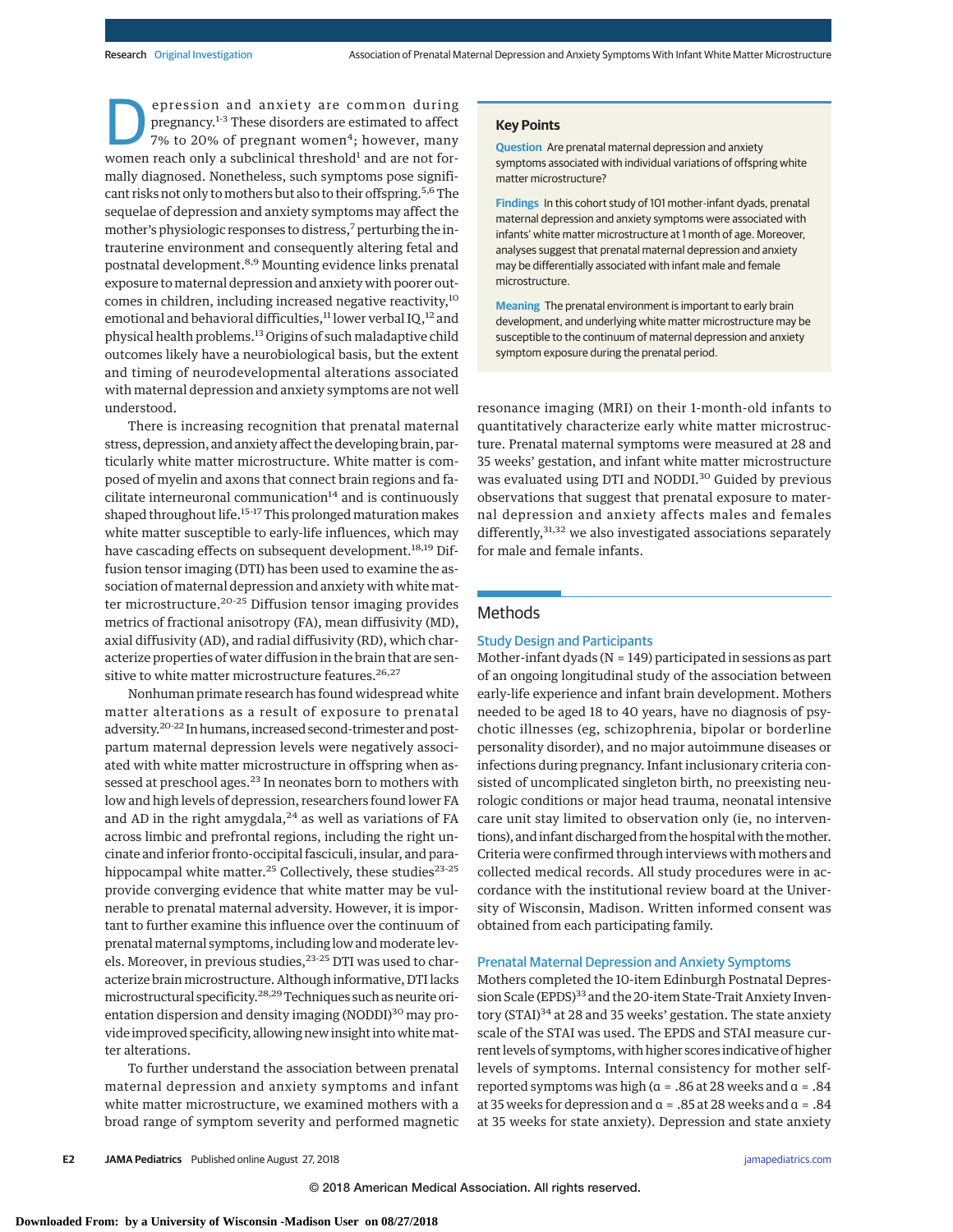Association of Prenatal Maternal Depression and Anxiety Symptoms With Infant White Matter Microstructure **Original Investigation Research** 

| <b>Test</b>          | Pearson Correlation Coefficient, r |                     |                     |                     |            |  |
|----------------------|------------------------------------|---------------------|---------------------|---------------------|------------|--|
|                      | <b>EPDS</b>                        |                     | <b>STAI</b>         |                     | Composite  |  |
|                      | <b>28 Wk</b>                       | 35 Wk               | <b>28 Wk</b>        | 35 Wk               | Score      |  |
| <b>EPDS</b>          |                                    |                     |                     |                     |            |  |
| <b>28 wk</b>         | <b>NA</b>                          | 0.71                | 0.68                | 0.49                | 0.80       |  |
| 35 wk                | <b>NA</b>                          | <b>NA</b>           | 0.52                | 0.61                | 0.76       |  |
| <b>STAI</b>          |                                    |                     |                     |                     |            |  |
| 28 wk                | <b>NA</b>                          | <b>NA</b>           | <b>NA</b>           | 0.60                | 0.89       |  |
| 35 wk                | <b>NA</b>                          | <b>NA</b>           | <b>NA</b>           | <b>NA</b>           | 0.84       |  |
| Mean (SD)<br>[range] | $5.98(4.13)[0-19]$                 | $5.65(3.89)$ [0-16] | 10.68 (5.94) [1-34] | $11.01(5.48)[2-29]$ | 0.00(8.22) |  |

Abbreviations: EPDS, Edinburgh Postnatal Depression Scale; NA, not applicable; STAI, State-Trait Anxiety Inventory (state anxiety scale).

measures were strongly correlated within and across time (Table 1), and a principal components analysis that incorporated the 4 measures indicated 1 principal component that accounted for 69.5% of the variance attributed to individual items. This robust depression and anxiety composite was used in subsequent analyses, with higher scores indicative of higher levels of depression and state anxiety symptoms.

#### MRI Data Acquisition

Magnetic resonance imaging was performed from October 1, 2014, to November 30, 2016, on a 3-T scanner (MR750 Discovery scanner; General Electric) equipped with a 32-channel head RF array coil (Nova Medical). Scanning occurred at 1 month of age during natural, nonsedated sleep.<sup>35</sup> As previously described,<sup>36,37</sup> a MedVac vacuum immobilization bag (CFI Medical Solutions) and foam cushions were used to limit intrascan motion. Noise from the scanner was reduced by derating gradient amplitudes and slew rates and using a soundattenuating bore insert, malleable ear plugs, and neonatal ear covers (MiniMuff; Natus Medical Inc). Electrodynamic headphones (MR Confon) played white noise during image acquisition.

Diffusion-weighted images (DWIs) were acquired using a single-shot, spin-echo. echo-planar imaging pulse sequence. The 10-minute protocol included 69 DWIs, with 9/18/36 diffusion-encoding gradient directions at b = 350/800/1500 seconds/mm<sup>2</sup>, respectively, and 6 with no ( $b = 0$  seconds/mm<sup>2</sup>) diffusion weighting. Additional imaging criteria consisted of the following: in-plane resolution,  $2 \times 2$  mm; slice thickness, 2 mm; repetition time, 8400 milliseconds; echo time, 94 milliseconds; and bandwidth, 3906 Hz per pixel.

#### Image Processing

The DWIs were manually assessed and individual volumes dropped if artifacts were present. The DWIs were coregistered to account for distortion, translation, and rotation from bulk head motion and eddy currents.<sup>38</sup> Gradient directions were corrected for rotations.<sup>39</sup> After removal of nonparenchyma signal (ie, 3dSkullStrip<sup>40,41</sup>), robust estimation of tensors by outlier rejection<sup>42</sup> (as part of the diffusion imaging in Python Package<sup>43</sup>) estimated the diffusion tensors, and FA, MD, RD, and AD maps were derived.<sup>44,45</sup> Each of these tissue criteria reflect quantities sensitive to the underlying microstructure: FA is a scalar quantity between 0 and 1 that describes the

degree of diffusion anisotropy, MD reflects total water mobility, AD describes diffusivity along the main fiber orientation, and RD describes diffusivity perpendicular to the main fiber axis.29,45

The NODDI model was also fit to the DWI data.<sup>30</sup> The volume fraction of the intracellular or restricted diffusion compartment ( $v_{\text{IC}}$ ), the volume fraction of an isotropic diffusion compartment ( $v_{\text{ISO}}$ ), and the orientation dispersion index (ODI) were estimated. Restricted diffusion is attributed to axons and dendrites (neurites); thus,  $v_{\text{IC}}$  is interpreted as an index of neurite density, whereas cerebrospinal fluid or isotropic diffusion is attributed to  $v_{\rm ISO}$ . The ODI quantifies the angular variation of the neurite orientation (ie, dispersion and fanning) and is sensitive to the degree of fiber coherence.<sup>30</sup>

The participants' FA maps were aligned to a studyspecific template as previously described.<sup>36</sup> The DTI and NODDI variable maps were brought into study-specific template space by applying the deformations and smoothed with a 5-mm full-width, half-maximum Gaussian filter.

#### Statistical Analysis

Statistical analyses used general linear models (GLMs) to test how prenatal maternal adversity (composite of depression and anxiety symptoms) was associated with 1-month infant white matter microstructure. Sex × symptom interaction and sexspecific GLMs were also used to examine differential associations between prenatal maternal adversity and infant brain in males and females. Voxel-wise GLMs were tested for each DTI (FA, MD, RD, and AD) and NODDI ( $v_{IC}$  and ODI) quantity and restricted to white matter (eFigure 1 in the [Supplement\)](https://jama.jamanetwork.com/article.aspx?doi=10.1001/jamapediatrics.2018.2132&utm_campaign=articlePDF%26utm_medium=articlePDFlink%26utm_source=articlePDF%26utm_content=jamapediatrics.2018.2132). Multiple comparisons were accounted for by using nonparametric permutation testing (FMRIB Software Library's randomize tool and 10 000 permutations) and cluster-based correction,46,47 with an initial cluster threshold of *t*>2.3 (approximately *P* < .01). Significance was defined as *P* < .05, cluster corrected for familywise error rate.

Infant chronological age (corrected to a 40-week gestation), maternal educational level, total family income, and breastfeeding status at 1 month were used as covariates to control for potential confounding influences.<sup>36,48-51</sup> Mean volume-to-volume translation and rotation indexes were computed for each participant<sup>52,53</sup> and included to ascertain that motion did not confound associations. Infant sex was included as a covariate in analyses of the overall sample. In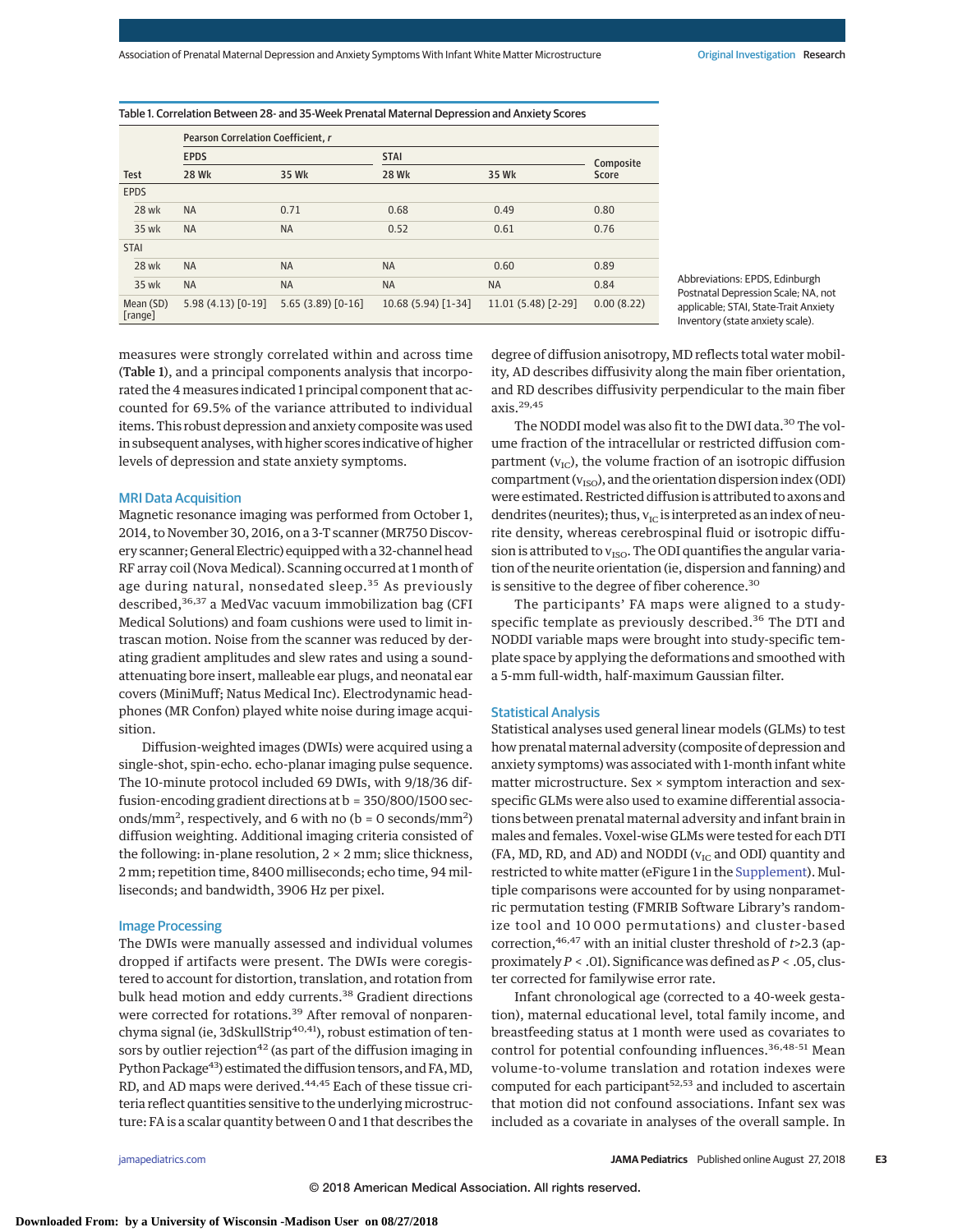Mother-Infant Dyads

Table 2. Sociodemographic Characteristics of the 101

separate analyses, prenatal maternal medication use was not observed to alter associations with diffusion measures and therefore was not included as a covariate. Other variables, such as birth weight and length and head circumference at birth, are also not related to diffusion measures from this cohort<sup>36</sup> and thus were not included.

# Results

Of the 149 possible mother-infant dyads, data were missing for 46 infants, who did not sleep through the entire diffusion scan, and 2 mothers, who did not complete all 4 adversity measures at 28 and 35 weeks (eTable in the [Supplement](https://jama.jamanetwork.com/article.aspx?doi=10.1001/jamapediatrics.2018.2132&utm_campaign=articlePDF%26utm_medium=articlePDFlink%26utm_source=articlePDF%26utm_content=jamapediatrics.2018.2132) provides demographic information of mothers and infants with missing data), resulting in an analysis sample of 101mother-infant pairs (mean [SD] age of mothers, 33.22 [3.99] years; mean age of infants at MRI, 33.07 days [range, 18-50 days]; 92 white mothers [91.1%]; 53 male infants [52.5%]) with successful DWI data and EPDS and STAI reports. Table 2 provides demographic information for mothers and their infants.

The mean (SD) EPDS and STAI scores are reported in Table 1. The sample reported minimal to moderate levels of depression and anxiety,  $54$  with 54 mothers (53.5%) reporting minimal depressive symptoms (EPDS scores, 0-6), 42 mothers (41.6%) meeting criteria for mild symptoms (EPDS scores, 7-13), and 5 mothers (5.0%) meeting criteria for moderate depression symptoms (EPDS scores, 14-19). Six mothers reported EPDS scores greater than 12, which is generally consistent with a diagnosis of major depressive disorder.<sup>33</sup> Similarly, mothers reported low to medium anxiety symptoms, with STAI scores ranging from a mean of 4 to 28 of a possible range of 0 to 60. The EPDS and STAI scores were correlated within and across time (Table 1).

## Association Between Maternal Depression and Anxiety Symptoms and White Matter Microstructure

Positive associations were observed between the maternal depression and anxiety symptoms composite and MD, RD, and AD across white matter regions. Clusters were localized to the right hemisphere and included the anterior, superior, and posterior corona radiata, external capsule, and white matter underlying the dorsolateral prefrontal cortex (Figure 1). More maternal depression and anxiety symptoms were also associated with higher right-hemisphere RD in the superior longitudinal fasciculus and optic radiations. Negative associations between prenatal maternal symptoms and FA were observed, including the external capsule, anterior internal capsule, superior corona radiata, and white matter of the superior-parietal and prefrontal cortices (eFigure 2 in the [Supplement\)](https://jama.jamanetwork.com/article.aspx?doi=10.1001/jamapediatrics.2018.2132&utm_campaign=articlePDF%26utm_medium=articlePDFlink%26utm_source=articlePDF%26utm_content=jamapediatrics.2018.2132). The associations were not observed to be significant based on the specified *P*<.05 cluster-corrected criteria but were suggestive of an association at the *P*<.10 cluster-corrected level.

Maternal depression and anxiety symptoms were also associated with decreased  $v_{IC}$ , particularly in frontal brain regions (Figure 2). Associations were stronger for maternal symptoms in the right hemisphere and included white matter of the superior, middle, and inferior frontal gyrus and the anterior

| Characteristic                            | <b>Finding</b> <sup>a</sup> |  |  |  |
|-------------------------------------------|-----------------------------|--|--|--|
| Mother age at birth, mean (SD), y         | 33.22 (3.99)                |  |  |  |
| Mother educational level, mean (SD), y    | 17.79 (2.45)                |  |  |  |
| Total family income, US \$                |                             |  |  |  |
| 30 001-40 000                             | 4(4.0)                      |  |  |  |
| 40 001-50 000                             | 8(7.9)                      |  |  |  |
| 50 001-60 000                             | 6(5.9)                      |  |  |  |
| 60 001-70 000                             | 6(5.9)                      |  |  |  |
| 70 001-80 000                             | 12 (11.9)                   |  |  |  |
| 80 001-90 000                             | 15 (14.9)                   |  |  |  |
| 90 001-100 000                            | 7(6.9)                      |  |  |  |
| 100 001 - 150 000                         | 30 (29.7)                   |  |  |  |
| 150 001-200 000                           | 7(6.9)                      |  |  |  |
| >200 000                                  | 6(5.9)                      |  |  |  |
| Mothers' marital status                   |                             |  |  |  |
| Married to father                         | 91 (90.1)                   |  |  |  |
| Single                                    | 3(3.0)                      |  |  |  |
| Divorced                                  | 1(1.0)                      |  |  |  |
| Separated                                 | 1(1.0)                      |  |  |  |
| Data not reported or missing              | 5(5.0)                      |  |  |  |
| Mothers' race                             |                             |  |  |  |
| African American/black                    | 2(2.0)                      |  |  |  |
| Asian                                     | 3(3.0)                      |  |  |  |
| White                                     | 92(91.1)                    |  |  |  |
| Native Hawaiian or other Pacific Islander | 2(2.0)                      |  |  |  |
| Mixed race                                | 1(1.0)                      |  |  |  |
| Not reported                              | 1(1.0)                      |  |  |  |
| Mothers' medication status                |                             |  |  |  |
| Pain relief or nonsteroidal               | 19 (18.8)                   |  |  |  |
| Corticosteroids                           | 2(2.0)                      |  |  |  |
| Psychotropics                             | 12 (11.9)                   |  |  |  |
| Hormones                                  | 14 (13.9)                   |  |  |  |
| None                                      | 54 (53.5)                   |  |  |  |
| Infant sex                                |                             |  |  |  |
| Male                                      | 53 (52.5)                   |  |  |  |
| Female                                    | 48 (47.5)                   |  |  |  |
| Infant age at MRI, mean (range), d        | 33.07 (18-50)               |  |  |  |
| Gestation, mean (SD), wk                  | 39.56 (1.40)                |  |  |  |
| Birthweight, mean (SD), g                 | 3470 (531)                  |  |  |  |
| Birth length, mean (SD), in               | 51.38 (2.90)                |  |  |  |
| Head circumference, mean (SD), cm         | 13.66 (0.57)                |  |  |  |
| Apgar score, mean (SD), min               |                             |  |  |  |
| $\mathbf 1$                               | 8.2(1.4)                    |  |  |  |
| 5                                         | 8.9(0.6)                    |  |  |  |
| Breastfeeding status at 1 mo              |                             |  |  |  |
| <b>Exclusively breastfed</b>              | 87 (86.1)                   |  |  |  |
| Exclusively formula fed                   | 3(3.0)                      |  |  |  |
| Mixed                                     | 11 (10.9)                   |  |  |  |

Abbreviation: MRI, magnetic resonance imaging.

<sup>a</sup> Data are presented as number (percentage) of mothers or infants unless otherwise indicated.

and superior corona radiata. Higher maternal symptoms were additionally associated with lower  $v_{\text{IC}}$  in the righthemisphere external capsule and bilateral white matter of the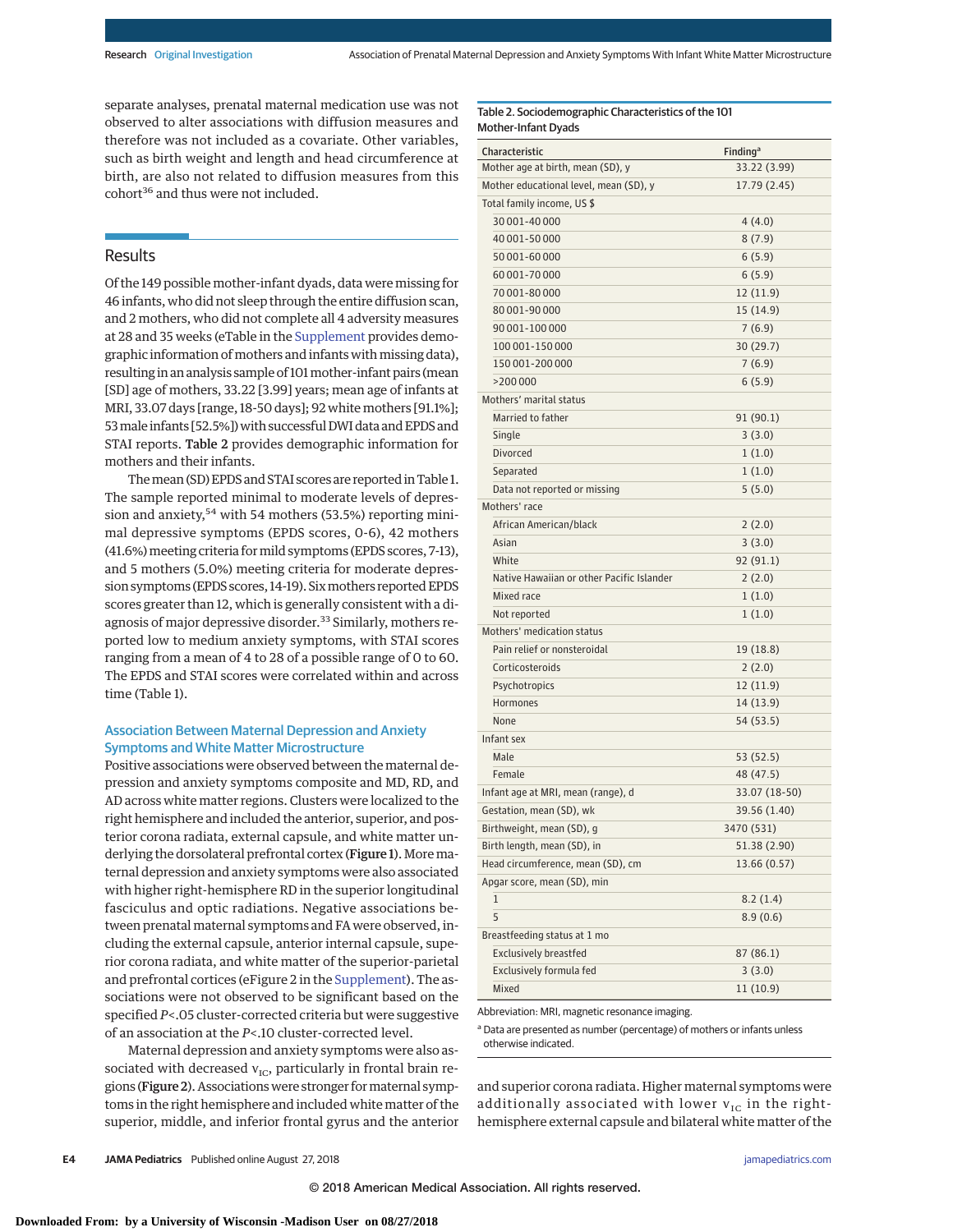frontolateral orbital gyrus and precentral and postcentral gyrus. No associations were observed with ODI across the whole group.

## Association of Infant Sex With Maternal Symptoms and Brain Microstructure

Analyses further examined whether prenatal maternal depression and anxiety was differentially associated with infant microstructure in males and females. A significant sex  $\times$  symp-

Figure 1. Association Between Prenatal Maternal Depression and Anxiety Symptoms and Infant Brain Diffusivity



Magnetic resonance imaging shows voxelwise associations between prenatal maternal depression and anxiety composite and radial diffusivity (RD) (top), mean diffusivity (MD) (middle), and axial diffusivity (AD) (bottom), with increased RD, MD, and AD in right-hemispheric white matter. Scale indicates cluster-corrected P values.

tom interaction was found for FA in regions including the corona radiata, posterior internal capsule, sagittal stratum, and stria terminalis (Figure 3A). A sex  $\times$  symptom interaction was also found for  $v_{\text{IC}}$  (Figure 3B) and ODI (Figure 3C) in the sagittal stratum, posterior thalamic radiations, and white matter adjacent to the hippocampus. These results suggest differing associations between males and females, with lower FA and  $v_{\text{IC}}$  in females and higher FA and  $v_{\text{IC}}$  in males exposed to higher levels of maternal depression and anxiety. Separate analyses of the DTI and NODDI measures in males and females revealed several notable associations with maternal symptoms across differential white matter regions (eFigure 3 in the [Supplement\)](https://jama.jamanetwork.com/article.aspx?doi=10.1001/jamapediatrics.2018.2132&utm_campaign=articlePDF%26utm_medium=articlePDFlink%26utm_source=articlePDF%26utm_content=jamapediatrics.2018.2132); however, these associations did not remain significant after accounting for multiple comparisons.

## Discussion

The prenatal period is a critical phase of neurodevelopment, with much of the brain's foundational infrastructure developing during this time.16,17 This period is also susceptible to genetic and environmental factors that can alter the offspring's lifelong trajectory of brain development. We provide evidence that prenatal exposure to maternal depression and anxiety symptoms is associated with an infant's white matter microstructure assessed at 1 month. Moreover, although we observed significant alterations across infants, the associations between prenatal symptoms and white matter were different in male and female offspring. Our findings complement increasing literature that draws attention to the importance of the prenatal period for early brain development<sup>19,55</sup> and suggest that the infant neural microstructure may be sensitive to prenatal maternal depression and anxiety symptoms.

Prenatal maternal depression and anxiety symptoms were associated with higher DTI diffusivities (MD, RD, and AD) and lower  $v_{\text{IC}}$ . These findings are consistent with previous

Figure 2. Association of Increased Prenatal Maternal Depression and Anxiety Symptoms With Decreased Infant Neurite Density



density imaging intracellular volume fraction revealed white matter–spanning bilateral regions of the prefrontal cortex, including white matter of the superior, middle, and inferior frontal gyrus and the anterior and superior corona radiata, that was negatively associated with the prenatal maternal depression and anxiety symptom composite.  $V_{IC}$ indicates intracellular volume fraction. Scale indicates cluster-corrected P values.

Neurite orientation dispersion and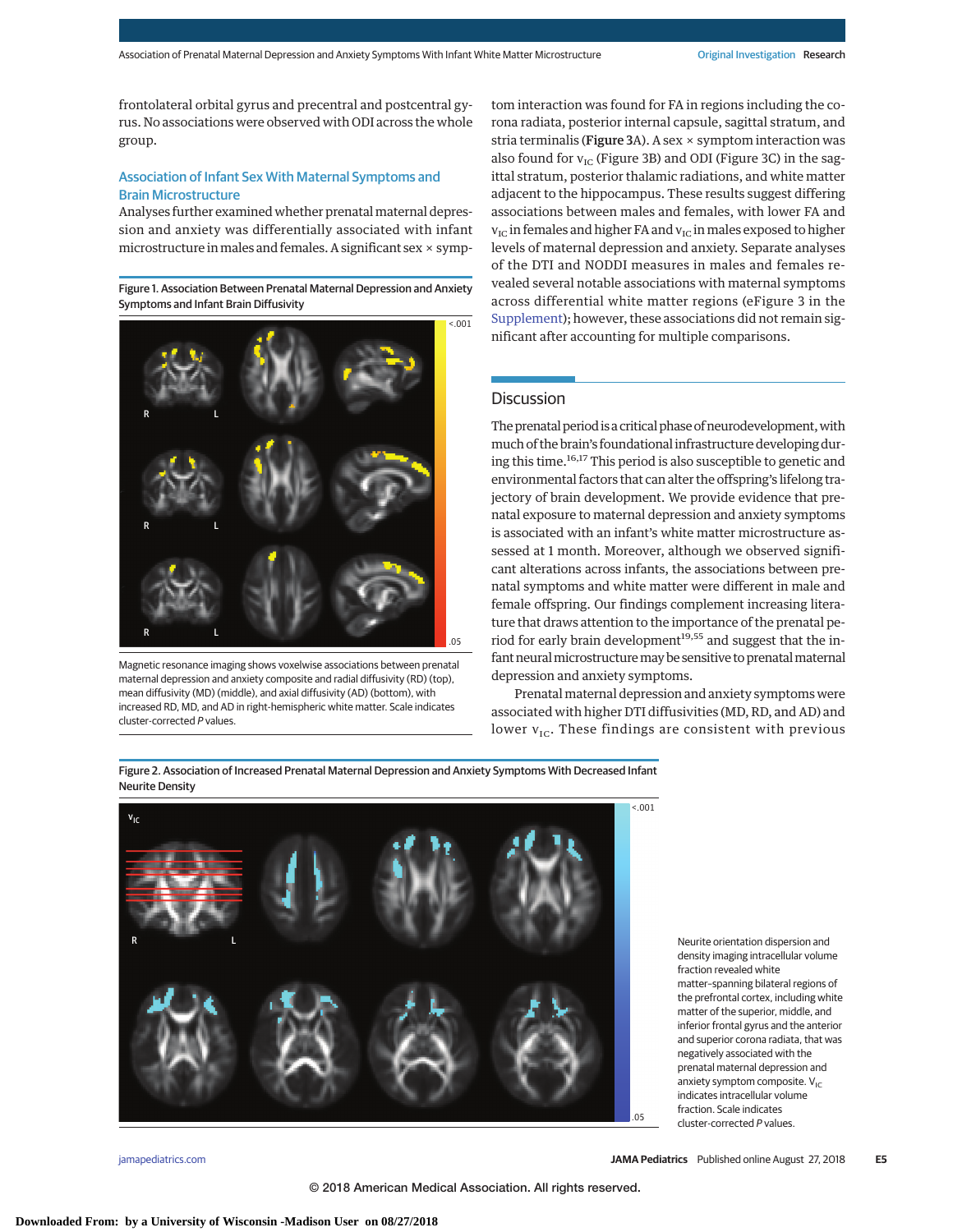

Fractional anisotropy (FA) (A and D), neurite orientation dispersion and density imaging (NODDI) intracellular volume fraction  $(V_{\text{IC}})$  (B and E), and orientation dispersion index (ODI) (C and F) were observed to be differentially associated with prenatal maternal adversity in the white matter of males and females, with associations localized within left-hemisphere white matter, including superior-frontal white matter, corona radiata, and splenium of the corpus

callosum. Representative plots depict this differing association between males and females, with scatterpoints corresponding to individual mean criteria (FA,  $V_{IC}$ , and ODI) and the solid lines corresponding to the lines of best fit with prenatal maternal depression and anxiety symptoms composite. DTI indicates diffusion tensor imaging.

studies<sup>23-25</sup> that examined associations between maternal depressive symptoms and white matter. The nonsignificant negative associations between FA and maternal depression and anxiety that we observed are consistent with results from the only other study<sup>25</sup> to date that has examined similar associations in neonates.

Conversely, our findings differ from those of Lebel et al,  $23$ who found a negative association between maternal depressive symptoms and DTI diffusivity measures in preschool-aged children.This discrepancymay be attributable to the age differences between the sample in our study and the sample of Lebel et al,  $^{23}$ highlighting the potential importance of developmental changes on these associations. Future longitudinal studies are necessary to understand the influence of prenatal maternal adversity exposure across differing developmental stages.

Higher diffusivity (MD, RD, and AD) and lower FA and  $v_{\text{IC}}$ are generally assumed to represent poorer white matter microstructure<sup>26,29</sup> and may reflect disrupted white matter development.<sup>17</sup> Although our findings are based on associations, they suggest that prenatal maternal symptoms may disrupt white matter development in neonates and potentially have a long-lasting bearing on child development. In particular, many of the white matter regions that were altered are critical for establishing connectivity within brain regions implicated in executive function, cognitive control, and emotion regulation.<sup>56</sup> Maternal depression and anxiety are known to adversely affect child behavioral and emotional outcomes $<sup>11</sup>$ ;</sup> our findings show that neural pathwaysmay differ in these children as well. Because of the rapid postnatal maturation of white  $\rm matter^{16,17,57-61}$  and the likelihood that prenatal and postnatal influences within the first month contribute to shaping brain connectivity, it is likely that any developmental outcome that we study is the joint product of prenatal and postnatal influences. With sufficiently large sample sizes, it will be possible to track neonates and toddlers who may be exposed to prenatalmaternal depression and anxiety symptoms at different developmental stages to determine whether prenatal exposure contributes additional variance to subsequent vulnerability above that contributed by postnatal influences.

We also found differing associations of prenatal maternal depression and anxiety symptoms with white matter microstructure in males and females. Such associations may be linked to differing time courses of white matter development, with white matter in females developing earlier than in males.<sup>59,62,63</sup> The sex differences that we found are consistent with our earlier work showing that early-life stress and cortisol are associated with altered connectivity relations in females but not males.<sup>64</sup> Moreover, Wen et al<sup>65</sup> found the volume and FA of the right amygdala to be positively correlated with maternal depressive symptoms in 4.5-year-old female participants but not inmale participants. These findings do not imply that white matter in males is resilient to prenatal maternal symptoms; instead, they suggest the possibility that such microstructural alterations in males may be detected at a different time during development.Whether the sex differences observed in our study are associated with subsequent development of sex differences in the prevalence of depression<sup>66</sup> requires further longitudinal study.

**E6 JAMA Pediatrics** Published online August 27, 2018 **(Reprinted)** [jamapediatrics.com](http://www.jamapediatrics.com/?utm_campaign=articlePDF%26utm_medium=articlePDFlink%26utm_source=articlePDF%26utm_content=jamapediatrics.2018.2132)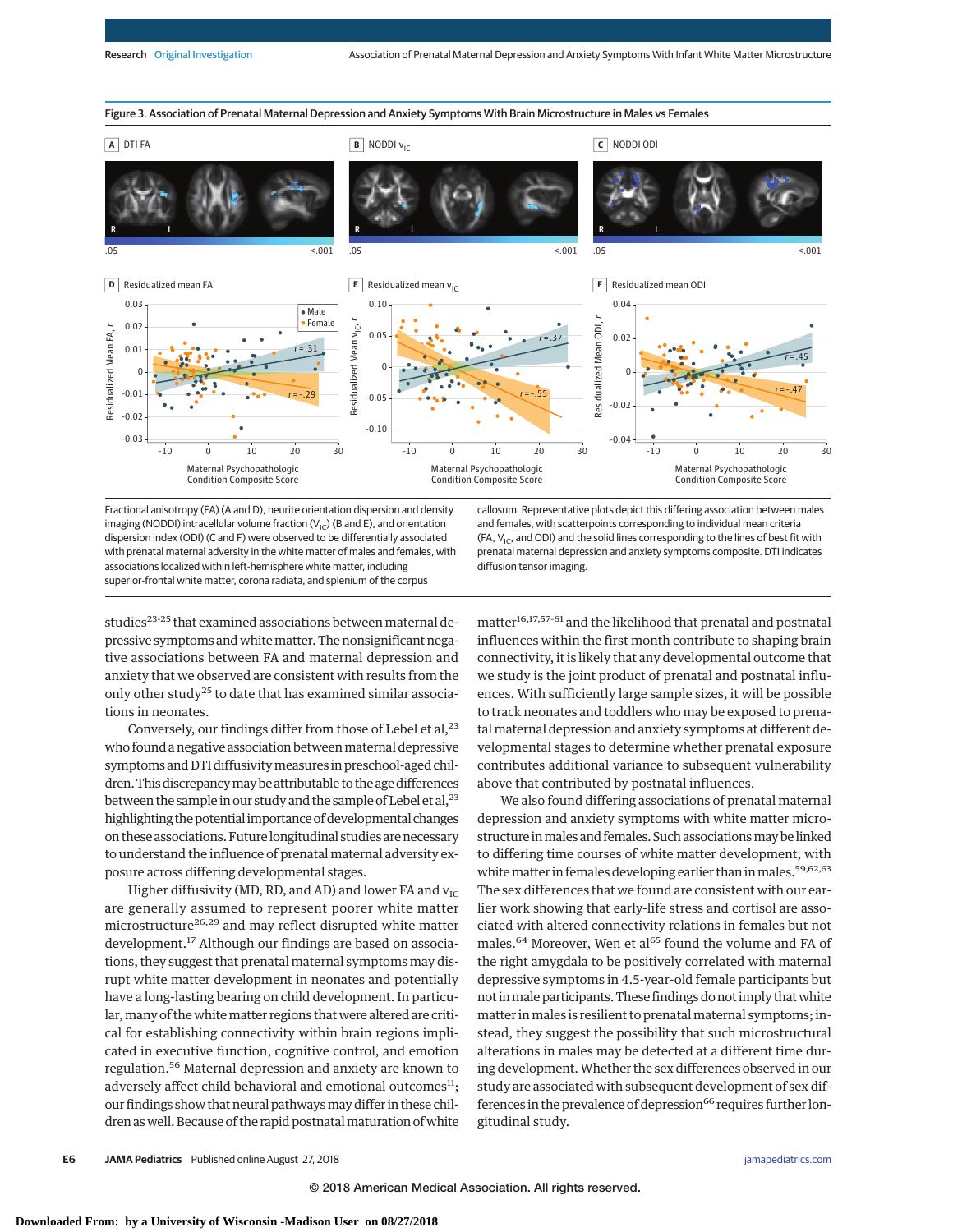The neural mechanisms that underlie associations between microstructural measures and maternal symptoms remain unclear. Axonal formation and growth of long-distance white matter bundles occur almost completely during the second trimester of pregnancy, $17$  whereas myelination begins during the second trimester of pregnancy and continues throughout adolescence and early adulthood.<sup>15,17</sup> However, prenatal exposure to maternal depression and anxiety may affect each of these processes. Because diffusion measures are sensitive to a broad range of microstructural features, <sup>28,29,67</sup> future work should consider using techniques that are sensitive to specific tissue properties.<sup>45</sup>

#### Limitations

This study has several limitations. First, although our findings suggest a possible association between prenatal maternal adversity and infant white matter, our study design limits our ability to distinguish environmental and genetic influences. Differentiation of such influences may be possible in studies of infant twins. Second, we recognize the difficultly of distinguishing prenatal and postnatal environmental influences. Although we acquired neuroimaging data at 1 month and controlled for factors that shape postnatal neurodevelopment,<sup>36,48-51</sup> postnatal influences have already begun to affect development by 1 month. Third, the cross-sectional nature of our data restricts our ability to examine trajectories of infant brain development in association with prenatal maternal depression and anxiety symptoms. The current data allow us to establish a 1-month time point from which we can track the influence of later postnatal experiences. Furthermore, other distal factors may also be related to maternal depression and anxiety,<sup>4,68-70</sup> which may in turn affect early brain development.<sup>50,71-73</sup>

Experiential factors are important influences that shape early brain development. Our results complement existing literature that reports an association between prenatal depression and anxiety with offspring brain development, specifically white matter microstructure. However, we cannot conclude that the association between prenatal depression and anxiety is directly related in our study; that is, the crossgenerational association could conceivably be genetically mediated. Because our sample was recruited from the community, our findings have important implications for a broader population ofmothers than clinic-based samples. The fact that subclinical symptoms predict alterations in early brain development underscores the importance of early intervention even in mothers experiencing mild depression and anxiety symptoms during pregnancy.

# **Conclusions**

These findings draw attention to the importance of the prenatal period in early brain development. If replicated, our findings also invite more mechanistic studies of early processes that underlie the development of child behavior problems. More speculatively, they also might provide a rationale for the possibility that treatment of maternal depression and anxiety during pregnancy could mitigate how maternal adversity affects infant brain development.

#### ARTICLE INFORMATION

**Accepted for Publication:** May 23, 2018. **Published Online:** August 27, 2018. doi[:10.1001/jamapediatrics.2018.2132](https://jama.jamanetwork.com/article.aspx?doi=10.1001/jamapediatrics.2018.2132&utm_campaign=articlePDF%26utm_medium=articlePDFlink%26utm_source=articlePDF%26utm_content=jamapediatrics.2018.2132)

**Author Affiliations:** Waisman Center, University of Wisconsin, Madison (Dean, Planalp, Kecskemeti, Adluru, C. K. Schmidt, N. L. Schmidt, Kalin, Goldsmith, Alexander, Davidson); Department of Psychology, University of Wisconsin, Madison (Planalp, Kalin, Goldsmith, Davidson); Center for Healthy Minds, University of Wisconsin, Madison (Wooten, C. K. Schmidt, Frye, Burghy, Short, Davidson); Department of Medical Physics, University of Wisconsin School of Medicine and Public Health, Madison (Birn, Alexander); Department of Psychiatry, University of Wisconsin School of Medicine and Public Health, Madison (Birn, Kalin, Alexander, Davidson); Department of Psychiatry, University of North Carolina at Chapel Hill, Chapel Hill (Styner); Department of Computer Science, University of North Carolina at Chapel Hill, Chapel Hill (Styner).

**Author Contributions:** Dr Dean had full access to all the data in the study and takes responsibility for the integrity of the data and the accuracy of the data analysis.

Concept and design: Dean, Planalp, Frye, Burghy, N. L. Schmidt, Kalin, Goldsmith, Alexander, Davidson. Acquisition, analysis, or interpretation of data: Dean, Planalp, Wooten, Kecskemeti, Adluru, C. K. Schmidt, Birn, Burghy, N. L. Schmidt, Styner, Short, Kalin, Alexander, Davidson.

Drafting of the manuscript: Dean, Planalp, Wooten, Kecskemeti, Adluru, N. L. Schmidt, Davidson. Critical revision of the manuscript for important intellectual content: Dean, Planalp, C. K. Schmidt, Frye, Birn, Burghy, Styner, Short, Kalin, Goldsmith, Alexander, Davidson. Statistical analysis: Dean, Planalp. Obtained funding: Burghy, Kalin, Goldsmith, Alexander, Davidson. Administrative, technical, or material support: Dean, Planalp, Wooten, Kecskemeti, Frye, Birn, Burghy, N. Schmidt, Styner, Alexander, Davidson. Supervision: Adluru, Burghy, Short, Kalin, Goldsmith, Alexander, Davidson.

**Conflict of Interest Disclosures:** Dr Kalin reported receiving honoraria from CME Outfitters, Elsevier, and the Pritzker Neuropsychiatric Disorders Research Consortium; serving on the advisory boards for Corcept Therapeutics and Skyland Trail–George West Mental Health Foundation; and being a stockholder in Corcept Therapeutics and owning the following patents: promoter sequences for corticotropin-releasing factor alpha (US patent 7071323, issued on July, 4, 2006), a method of identifying agents that alter the activity of the promoter sequences (US patent 7531356, issued on May 12, 2009), promoter sequences for urocortin II and the use thereof (US patent 7087385, issued on August 8, 2006), and promoter sequences for corticotropin-releasing factor binding protein and use thereof (US patent 7122650, issued on October 17, 2006). Dr Davidson reported being the founder and president and serving on the board of directors

for the nonprofit organization Healthy Minds Innovations Inc and serving on the board of directors for the Mind & Life Institute. No other disclosures were reported.

**Funding/Support:** This work was supported by grants P50 MH100031 (Dr Davidson), R01 MH101504 (Dr Goldsmith), K99 MH11059 (Dr Dean), T32 MH018931-26 (Dr Planalp), and K01 MH113710 (Dr Planalp) from the National Institute of Mental Health, National Institutes of Health. Infrastructure support was also provided, in part, by grant U54 HD090256 from the Eunice Kennedy Shriver National Institute of Child Health and Human Development, National Institutes of Health (to the Waisman Center).

**Role of the Funder/Sponsor:** The funding sources had no role in the design and conduct of the study; collection, management, analysis, or interpretation of the data; preparation, review, or approval of the manuscript; and decision to submit the manuscript for publication.

**Disclaimer:** The content is solely the responsibility of the authors and does not necessarily represent the official views of the National Institutes of Health.

### **REFERENCES**

**1**. Bennett HA, Einarson A, Taddio A, Koren G, Einarson TR. Prevalence of depression during pregnancy: systematic review. Obstet Gynecol. 2004;103(4):698-709. doi[:10.1097/01.AOG](https://dx.doi.org/10.1097/01.AOG.0000116689.75396.5f) [.0000116689.75396.5f](https://dx.doi.org/10.1097/01.AOG.0000116689.75396.5f)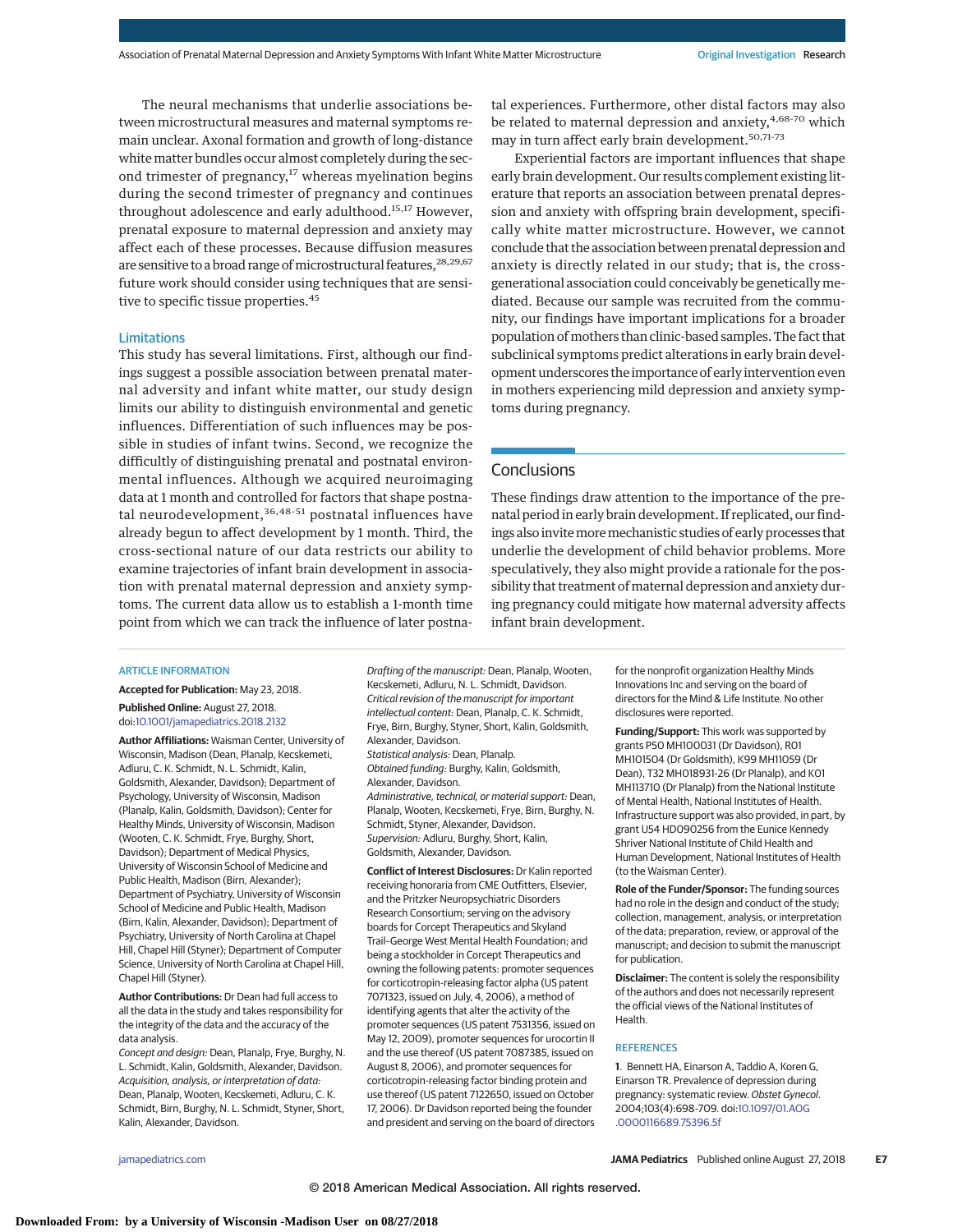**2**. Evans J, Melotti R, Heron J, et al. The timing of maternal depressive symptoms and child cognitive development: a longitudinal study. J Child Psychol Psychiatry. 2012;53(6):632-640. doi[:10.1111/j.1469](https://dx.doi.org/10.1111/j.1469-7610.2011.02513.x) [-7610.2011.02513.x](https://dx.doi.org/10.1111/j.1469-7610.2011.02513.x)

**3**. Heron J, O'Connor TG, Evans J, Golding J, Glover V; ALSPAC Study Team. The course of anxiety and depression through pregnancy and the postpartum in a community sample. J Affect Disord. 2004;80 (1):65-73. doi[:10.1016/j.jad.2003.08.004](https://dx.doi.org/10.1016/j.jad.2003.08.004)

**4**. Biaggi A, Conroy S, Pawlby S, Pariante CM. Identifying the women at risk of antenatal anxiety and depression: a systematic review. J Affect Disord. 2016;191:62-77. doi[:10.1016/j.jad.2015.11.014](https://dx.doi.org/10.1016/j.jad.2015.11.014)

**5**. Kinsella MT, Monk C. Impact of maternal stress, depression and anxiety on fetal neurobehavioral development. Clin Obstet Gynecol. 2009;52(3): 425-440. doi[:10.1097/GRF.0b013e3181b52df1](https://dx.doi.org/10.1097/GRF.0b013e3181b52df1)

**6**. Monk C, Spicer J, Champagne FA. Linking prenatal maternal adversity to developmental outcomes in infants: the role of epigenetic pathways. Dev Psychopathol. 2012;24(4):1361-1376. doi[:10.1017/S0954579412000764](https://dx.doi.org/10.1017/S0954579412000764)

**7**. Charil A, Laplante DP, Vaillancourt C, King S. Prenatal stress and brain development. Brain Res Rev. 2010;65(1):56-79. doi[:10.1016/j.brainresrev.2010.06](https://dx.doi.org/10.1016/j.brainresrev.2010.06.002) [.002](https://dx.doi.org/10.1016/j.brainresrev.2010.06.002)

**8**. O'Donnell K, O'Connor TG, Glover V. Prenatal stress and neurodevelopment of the child: focus on the HPA axis and role of the placenta. Dev Neurosci. 2009;31(4):285-292. doi[:10.1159/000216539](https://dx.doi.org/10.1159/000216539)

**9**. Seckl JR, Holmes MC. Mechanisms of disease: glucocorticoids, their placental metabolism and fetal 'programming' of adult pathophysiology. Nat Clin Pract Endocrinol Metab. 2007;3(6):479-488. doi[:10.1038/ncpendmet0515](https://dx.doi.org/10.1038/ncpendmet0515)

**10**. Davis EP, Snidman N, Wadhwa PD, Glynn LM, Schetter CD, Sandman CA. Prenatal maternal anxiety and depression predict negative behavioral reactivity in infancy. Infancy. 2004;6(3):319-331. doi[:10.1207/s15327078in0603\\_1](https://dx.doi.org/10.1207/s15327078in0603_1)

**11**. Goodman SH, Rouse MH, Connell AM, Broth MR, Hall CM, Heyward D. Maternal depression and child psychopathology: a meta-analytic review. Clin Child Fam Psychol Rev. 2011;14(1):1-27. doi[:10.1007](https://dx.doi.org/10.1007/s10567-010-0080-1) [/s10567-010-0080-1](https://dx.doi.org/10.1007/s10567-010-0080-1)

**12**. Barker ED, Jaffee SR, Uher R, Maughan B. The contribution of prenatal and postnatal maternal anxiety and depression to child maladjustment. Depress Anxiety. 2011;28(8):696-702. doi[:10.1002](https://dx.doi.org/10.1002/da.20856) [/da.20856](https://dx.doi.org/10.1002/da.20856)

**13**. Avan B, Richter LM, Ramchandani PG, Norris SA, Stein A. Maternal postnatal depression and children's growth and behaviour during the early years of life: exploring the interaction between physical and mental health. Arch Dis Child. 2010;95 (9):690-695. doi[:10.1136/adc.2009.164848](https://dx.doi.org/10.1136/adc.2009.164848)

**14**. Fields RD. White matter in learning, cognition and psychiatric disorders. Trends Neurosci. 2008;31 (7):361-370. doi[:10.1016/j.tins.2008.04.001](https://dx.doi.org/10.1016/j.tins.2008.04.001)

**15**. Fields RD. White matter matters. Sci Am[. 2008;](https://www.ncbi.nlm.nih.gov/pubmed/18357821) [298\(3\):42-49.](https://www.ncbi.nlm.nih.gov/pubmed/18357821)

**16**. Lebel C, Deoni S. The development of brain white matter microstructure [published online January 3, 2018]. Neuroimage.doi[:10.1016/j](https://dx.doi.org/10.1016/j.neuroimage.2017.12.097) [.neuroimage.2017.12.097](https://dx.doi.org/10.1016/j.neuroimage.2017.12.097)

**17**. Dubois J, Dehaene-Lambertz G, Kulikova S, Poupon C, Hüppi PS, Hertz-Pannier L. The early development of brain white matter: a review of imaging studies in fetuses, newborns and infants. Neuroscience. 2014;276:48-71. doi[:10.1016/j](https://dx.doi.org/10.1016/j.neuroscience.2013.12.044) [.neuroscience.2013.12.044](https://dx.doi.org/10.1016/j.neuroscience.2013.12.044)

**18**. Andersen SL. Trajectories of brain development: point of vulnerability or window of opportunity? Neurosci Biobehav Rev. 2003;27(1-2): 3-18. doi[:10.1016/S0149-7634\(03\)00005-8](https://dx.doi.org/10.1016/S0149-7634(03)00005-8)

**19**. Davidson RJ, McEwen BS. Social influences on neuroplasticity: stress and interventions to promote well-being. Nat Neurosci. 2012;15(5): 689-695. doi[:10.1038/nn.3093](https://dx.doi.org/10.1038/nn.3093)

**20**. Coe CL, Lulbach GR, Schneider ML. Prenatal disturbance alters the size of the corpus callosum in young monkeys. Dev Psychobiol. 2002;41(2):178-185. doi[:10.1002/dev.10063](https://dx.doi.org/10.1002/dev.10063)

**21**. Coplan JD, Abdallah CG, Tang CY, et al. The role of early life stress in development of the anterior limb of the internal capsule in nonhuman primates. Neurosci Lett. 2010;480(2):93-96. doi[:10.1016/j](https://dx.doi.org/10.1016/j.neulet.2010.06.012) [.neulet.2010.06.012](https://dx.doi.org/10.1016/j.neulet.2010.06.012)

**22**. Howell BR, McCormack KM, Grand AP, et al. Brain white matter microstructure alterations in adolescent rhesus monkeys exposed to early life stress: associations with high cortisol during infancy. Biol Mood Anxiety Disord. 2013;3(1):21. doi: [10.1186/2045-5380-3-21](https://dx.doi.org/10.1186/2045-5380-3-21)

**23**. Lebel C, Walton M, Letourneau N, Giesbrecht GF, Kaplan BJ, Dewey D. Prepartum and postpartum maternal depressive symptoms are related to children's brain structure in preschool. Biol Psychiatry. 2016;80(11):859-868. doi[:10.1016/j](https://dx.doi.org/10.1016/j.biopsych.2015.12.004) [.biopsych.2015.12.004](https://dx.doi.org/10.1016/j.biopsych.2015.12.004)

**24**. Rifkin-Graboi A, Bai J, Chen H, et al. Prenatal maternal depression associates with microstructure of right amygdala in neonates at birth. Biol Psychiatry. 2013;74(11):837-844. doi[:10.1016/j.biopsych.2013.06](https://dx.doi.org/10.1016/j.biopsych.2013.06.019) [.019](https://dx.doi.org/10.1016/j.biopsych.2013.06.019)

**25**. Rifkin-Graboi A, Meaney MJ, Chen H, et al. Antenatal maternal anxiety predicts variations in neural structures implicated in anxiety disorders in newborns.J Am Acad Child Adolesc Psychiatry. 2015;54(4):313-321.

**26**. Basser PJ, Jones DK. Diffusion-tensor MRI: theory, experimental design and data analysis: a technical review. NMR Biomed. 2002;15(7-8): 456-467. doi[:10.1002/nbm.783](https://dx.doi.org/10.1002/nbm.783)

**27**. Alexander AL, Lee JE, Lazar M, Field AS. Diffusion tensor imaging of the brain. Neurotherapeutics. 2007;4(3):316-329. doi[:10.1016/j](https://dx.doi.org/10.1016/j.nurt.2007.05.011) [.nurt.2007.05.011](https://dx.doi.org/10.1016/j.nurt.2007.05.011)

**28**. Jones DK, Cercignani M. Twenty-five pitfalls in the analysis of diffusion MRI data. NMR Biomed. 2010;23(7):803-820. doi[:10.1002/nbm.1543](https://dx.doi.org/10.1002/nbm.1543)

**29**. Jones DK, Knösche TR, Turner R. White matter integrity, fiber count, and other fallacies: the do's and don'ts of diffusion MRI. Neuroimage. 2013;73: 239-254. doi[:10.1016/j.neuroimage.2012.06.081](https://dx.doi.org/10.1016/j.neuroimage.2012.06.081)

**30**. Zhang H, Schneider T, Wheeler-Kingshott CA, Alexander DC. NODDI: practical in vivo neurite orientation dispersion and density imaging of the human brain. Neuroimage. 2012;61(4):1000-1016. doi[:10.1016/j.neuroimage.2012.03.072](https://dx.doi.org/10.1016/j.neuroimage.2012.03.072)

**31**. Zohar I, Weinstock M. Differential effect of prenatal stress on the expression of corticotrophin-releasing hormone and its receptors in the hypothalamus and amygdala in male and female rats.J Neuroendocrinol. 2011;23(4):320-328. doi[:10.1111/j.1365-2826.2011.02117.x](https://dx.doi.org/10.1111/j.1365-2826.2011.02117.x)

**32**. Bale TL, Epperson CN. Sex as a biological variable: who, what, when, why, and how. Neuropsychopharmacology. 2017;42(2):386-396. doi: [10.1038/npp.2016.215](https://dx.doi.org/10.1038/npp.2016.215)

**33**. Cox JL, Holden JM, Sagovsky R. Detection of postnatal depression: development of the 10-item Edinburgh Postnatal Depression Scale. Br J Psychiatry. 1987;150:782-786. doi[:10.1192/bjp.150.6.782](https://dx.doi.org/10.1192/bjp.150.6.782)

**34**. Spielberger CD. State-Trait Anxiety Inventory. The Corsini Encyclopedia of Psychology. New York, NY: John Wiley & Sons, Inc; 2010.

**35**. Dean DC III, Dirks H, O'Muircheartaigh J, et al. Pediatric neuroimaging using magnetic resonance imaging during non-sedated sleep. Pediatr Radiol. 2014;44(1):64-72. doi[:10.1007/s00247-013-2752-8](https://dx.doi.org/10.1007/s00247-013-2752-8)

**36**. Dean DC III, Planalp EM, Wooten W, et al. Mapping white matter microstructure in the one month human brain. Sci Rep. 2017;7(1):9759. doi[:10](https://dx.doi.org/10.1038/s41598-017-09915-6) [.1038/s41598-017-09915-6](https://dx.doi.org/10.1038/s41598-017-09915-6)

**37**. Dean DC III, Planalp EM, Wooten W, et al. Investigation of brain structure in the 1-month infant. Brain Struct Funct. 2018;223(4):1953-1970. doi[:10.1007/s00429-017-1600-2](https://dx.doi.org/10.1007/s00429-017-1600-2)

**38**. Jenkinson M, Bannister P, Brady M, Smith S. Improved optimization for the robust and accurate linear registration and motion correction of brain images. Neuroimage. 2002;17(2):825-841. doi[:10](https://dx.doi.org/10.1006/nimg.2002.1132) [.1006/nimg.2002.1132](https://dx.doi.org/10.1006/nimg.2002.1132)

**39**. Leemans A, Jones DK. The B-matrix must be rotated when correcting for subject motion in DTI data. Magn Reson Med. 2009;61(6):1336-1349. doi: [10.1002/mrm.21890](https://dx.doi.org/10.1002/mrm.21890)

**40**. Cox RW. AFNI: what a long strange trip it's been. Neuroimage. 2012;62(2):743-747. doi[:10.1016](https://dx.doi.org/10.1016/j.neuroimage.2011.08.056) [/j.neuroimage.2011.08.056](https://dx.doi.org/10.1016/j.neuroimage.2011.08.056)

**41**. Cox RW. AFNI: software for analysis and visualization of functional magnetic resonance neuroimages. Comput Biomed Res. 1996;29(3): 162-173. doi[:10.1006/cbmr.1996.0014](https://dx.doi.org/10.1006/cbmr.1996.0014)

**42**. Chang LC, Jones DK, Pierpaoli C. RESTORE: robust estimation of tensors by outlier rejection. Magn Reson Med. 2005;53(5):1088-1095. doi[:10](https://dx.doi.org/10.1002/mrm.20426) [.1002/mrm.20426](https://dx.doi.org/10.1002/mrm.20426)

**43**. Garyfallidis E, Brett M, Amirbekian B, et al; Dipy Contributors. Dipy, a library for the analysis of diffusion MRI data. Front Neuroinform. 2014;8:8. doi[:10.3389/fninf.2014.00008](https://dx.doi.org/10.3389/fninf.2014.00008)

**44**. Basser PJ, Pierpaoli C. Microstructural and physiological features of tissues elucidated by quantitative-diffusion-tensor MRI.J Magn Reson B. 1996;111(3):209-219. doi[:10.1006/jmrb.1996.0086](https://dx.doi.org/10.1006/jmrb.1996.0086)

**45**. Alexander AL, Hurley SA, Samsonov AA, et al. Characterization of cerebral white matter properties using quantitative magnetic resonance imaging stains. Brain Connect. 2011;1(6):423-446. doi[:10.1089/brain.2011.0071](https://dx.doi.org/10.1089/brain.2011.0071)

**46**. Worsley KJ, Andermann M, Koulis T, MacDonald D, Evans AC. Detecting changes in nonisotropic images. Hum Brain Mapp. 1999;8(2-3): 98-101. doi[:10.1002/\(SICI\)1097-0193\(1999\)8:2](https://dx.doi.org/10.1002/(SICI)1097-0193(1999)8:2/3%3C98::AID-HBM5%3E3.0.CO;2-F) [/3<98::AID-HBM5>3.0.CO;2-F](https://dx.doi.org/10.1002/(SICI)1097-0193(1999)8:2/3%3C98::AID-HBM5%3E3.0.CO;2-F)

**47**. Friston KJ, Worsley KJ, Frackowiak RS, Mazziotta JC, Evans AC. Assessing the significance of focal activations using their spatial extent. Hum Brain Mapp. 1994;1(3):210-220. doi[:10.1002/hbm](https://dx.doi.org/10.1002/hbm.460010306) [.460010306](https://dx.doi.org/10.1002/hbm.460010306)

**48**. Gilmore JH, Lin W, Corouge I, et al. Early postnatal development of corpus callosum and